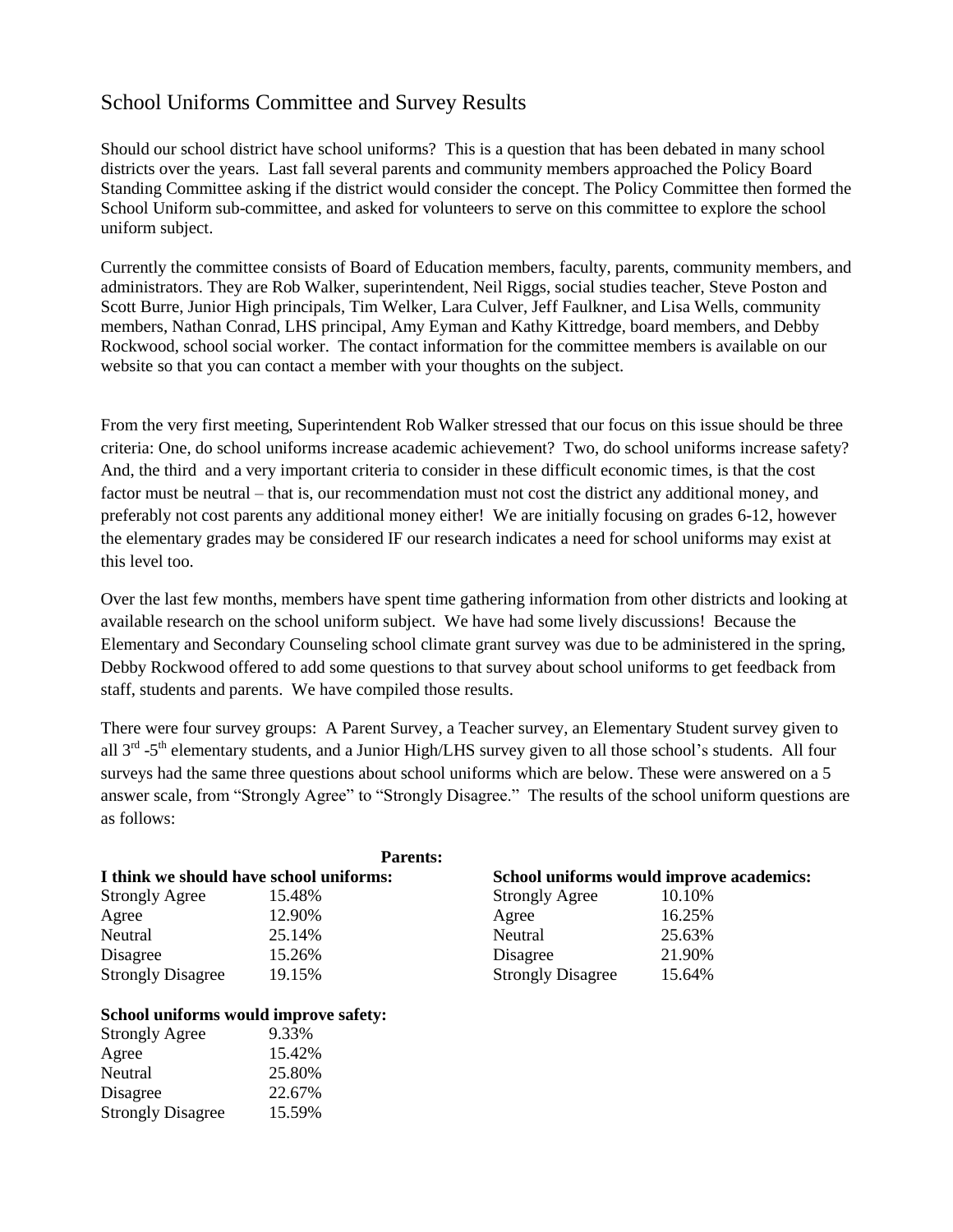### **Teachers:**

| I think we should have school uniforms: |        | School uniforms would improve academics: |        |
|-----------------------------------------|--------|------------------------------------------|--------|
| <b>Strongly Agree</b>                   | 21.39% | <b>Strongly Agree</b>                    | 12.94% |
| Agree                                   | 22.89% | Agree                                    | 33.33% |
| Neutral                                 | 29.35% | Neutral                                  | 30.85% |

| 21.39% | <b>Strongly Agree</b>    | 12.94% |
|--------|--------------------------|--------|
| 22.89% | Agree                    | 33.33% |
| 29.35% | Neutral                  | 30.85% |
| 11.94% | Disagree                 | 10.45% |
| 9.45%  | <b>Strongly Disagree</b> | 6.47%  |
|        |                          |        |

# **School uniforms would improve safety:**

| 9.95%  |
|--------|
| 25.37% |
| 38.81% |
| 12.94% |
| 7.96%  |
|        |

# **Elementary Students:**

| I think we should have school uniforms: |        | School uniforms would improve academics: |        |
|-----------------------------------------|--------|------------------------------------------|--------|
| <b>Strongly Agree</b>                   | 18.27% | <b>Strongly Agree</b>                    | 8.43%  |
| Agree                                   | 6.58%  | Agree                                    | 9.91%  |
| Neutral                                 | 12.35% | Neutral                                  | 16.57% |
| Disagree                                | 10.50% | Disagree                                 | 22.71% |
| <b>Strongly Disagree</b>                | 48.74% | <b>Strongly Disagree</b>                 | 38.39% |

# **School uniforms would improve safety:**

| <b>Strongly Agree</b>    | 14.94% |
|--------------------------|--------|
| Agree                    | 11.39% |
| Neutral                  | 19.67% |
| Disagree                 | 19.01% |
| <b>Strongly Disagree</b> | 31.88% |
|                          |        |

# **Jr. High/High School Students:**

| I think we should have school uniforms: |        | School uniforms would improve academics: |        |
|-----------------------------------------|--------|------------------------------------------|--------|
| <b>Strongly Agree</b>                   | 8.43%  | <b>Strongly Agree</b>                    | 7.16%  |
| Agree                                   | 4.31%  | Agree                                    | 4.43%  |
| Neutral                                 | 10.25% | Neutral                                  | 12.80% |
| Disagree                                | 8.19%  | Disagree                                 | 16.38% |
| <b>Strongly Disagree</b>                | 61.65% | <b>Strongly Disagree</b>                 | 51.27% |

# **School uniforms would improve safety:**

| <b>Strongly Agree</b>    | 6.98%  |
|--------------------------|--------|
| Agree                    | 5.58%  |
| Neutral                  | 12.01% |
| Disagree                 | 15.84% |
| <b>Strongly Disagree</b> | 52.37% |
|                          |        |

The comments on the surveys were interesting and can't all be included here, but here is a sampling: "I went to a private school. I wore school uniforms. I saw fights, people were failing, and I didn't feel safe." "I think we should have uniforms because then the principal won't have to get people in trouble any more for wearing ripped jeans and shorty shorts. And so people would follow the law. And other people won't make fun of our clothes. I like this idea." "If you fell out of a window, clothes aren't going to save you. (drew two pictures of a kid falling out of a window with and without a uniform...same result)." "I want to see what the school uniforms would look like." "We should have uniforms because it would keep us safe." "We should dress in our own style and express ourselves. Aren't school uniforms worn every single day,